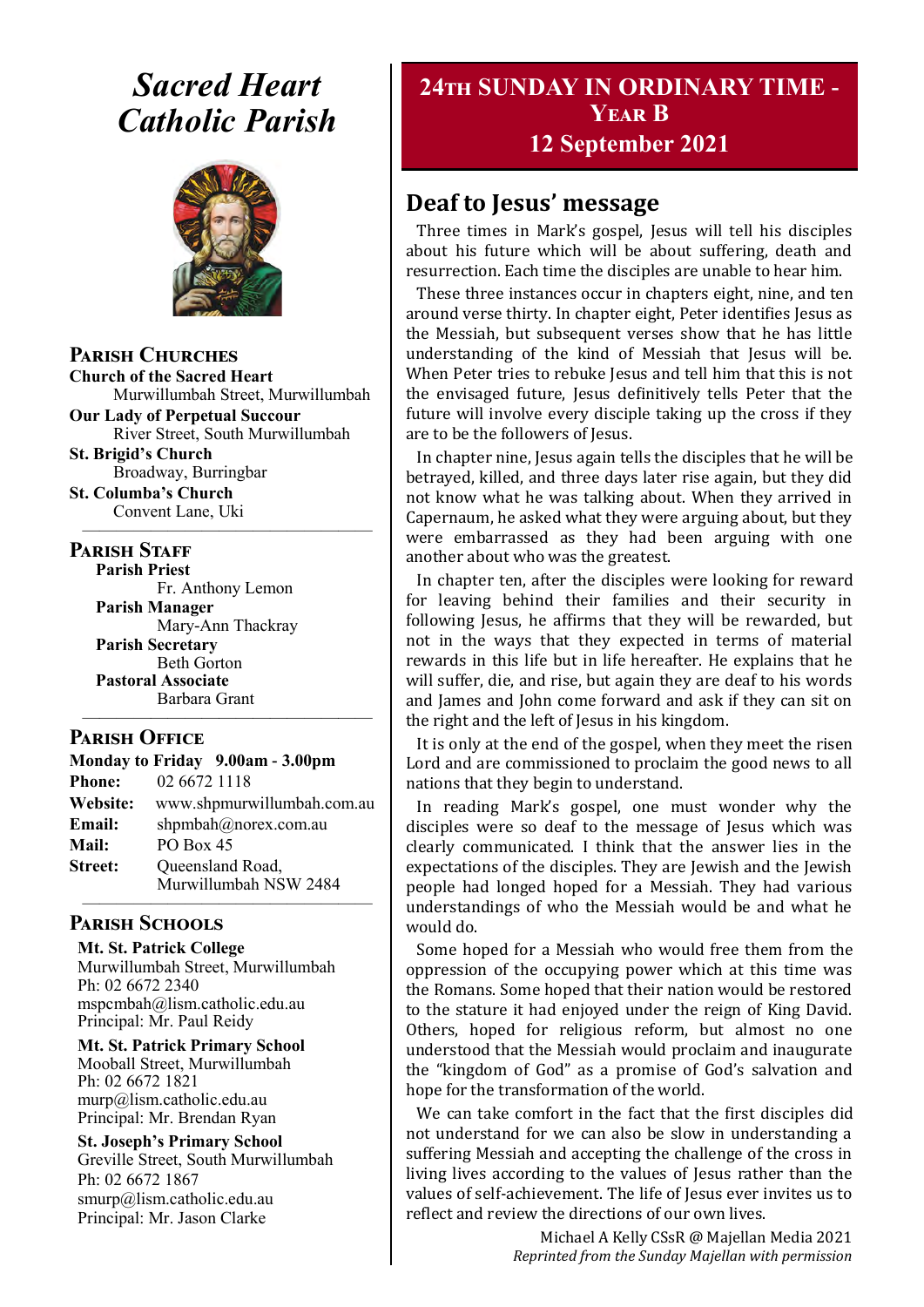# This week in the Parish 12—19 September

| Saturday 11  | 6:00 pm - Vigil Mass                  |
|--------------|---------------------------------------|
| Sunday 12    | 24th SUNDAY IN ORDINARY TIME - YEAR B |
|              | <b>SAFEGUARDING SUNDAY</b>            |
|              | 8:00 am - Mass                        |
|              | 10:00 am - Mass                       |
| Monday 13    | 9:00 am - Parish Office RE-OPENS      |
| Tuesday 14   | THE EXALTATION OF THE HOLY CROSS      |
|              | <b>NO MASS TODAY</b>                  |
| Wednesday 15 | <b>OUR LADY OF SORROWS</b>            |
|              | <b>NO MASS TODAY</b>                  |
| Thursday 16  | 8:15 am - Mass                        |
|              | 5:30pm - Finance Council Meeting      |
| Friday 17    | 12:00 pm - Mass                       |
| Saturday 18  | 6:00 pm - Vigil Mass                  |
| Sunday 19    | 25TH SUNDAY IN ORDINARY TIME - Year B |
|              | 8:00 am - Mass                        |
|              | 10:00 am - Mass                       |



#### **Seating in the Church**

Please remember to turn over the small **'Please Sit Here'** card where you sit in the church during Mass. This tells the volunteer cleaners where someone has been sitting during Mass.

> **Parish Office re-opens Monday 13 September**

# **Please Pray For:**

#### **Recently Deceased:**

Ken Kerr, Eileen Lutton (Cheryl Forrester's mother), Claire McLeod (nee Boyle - formerly of Uki), Howard Nash, Patricia Butturini

#### **Those Who Are Sick:**

James Wallace

*Readings for today and next Sunday:*  **24th SUNDAY IN ORDINARY TIME - Year B**  Is 50:5-9; James 2:14-18; Mk 8:27-35 **25th SUNDAY IN ORDINARY TIME - Year B**  Wis 2:12, 17-20; James 3:16 - 4:3; Mk 9:30-37

This weekend Fr Anthony will be using Preface of Ordinary Time III and Eucharistic Prayer II.

## **Reading Roster**

**18/19 Sept - 25th Sunday in Ord Time - Yr B 6pm Vigil:** Margaret Reynolds **Sunday 8am:** Maree Coley **Sunday 10am:** Barbara Cook

#### **Wednesday Word**

Copies of Wednesday Word, with this weekend's readings, are available for you in the Church.

#### **Acknowledgement of Country**

*We would like to acknowledge the Bundjalung people who are the Traditional Owners of this land on which we gather and pray today. We pay our respects to the Elders past, present and emerging, and extend that respect to other Aboriginal and Torres Strait Islander people past, present and emerging.* 

## **Season of Creation**

The logo which reflects Abraham's tent symbolizes "a home for all" which is the theme for this year's



Season of Creation. Abraham's tent would have likely been open on multiple sides, so anyone passing by would feel welcome. The tent is often an emblem of dialogue, especially between monotheistic religions born from Abraham.

Today, it is a sign of our interfaith and interdisciplinary call to create safe spaces for dialogue and discernment. The tent represents a place of shelter or refuge. It links us with the homeless, refugees, and all who are on the move and displaced by the effects of climate change." *(Laudato Si' Movement)*

**'...The sufferings of children are only reasons for us to love them more...'**

*- Pope Francis*



### **SmartLoving Breakthrough**

**An online course for spouses in troubled marriages.**

If your marriage is under stress or you feel disconnected from your spouse, but don't know how to ease the pain, join us for this online course.

- Identify your conflict triggers.
- Learn strategies to de-escalate an argument.
- Restore hope with practical relationship strategies.

 **[smartloving.org/breakthrough](https://pmrc.ontraport.com/c/s/2Q9/Dmfj/z/vlq7/6CB/6gp8HJ/vvPirRrDv4/P/P/aY)**

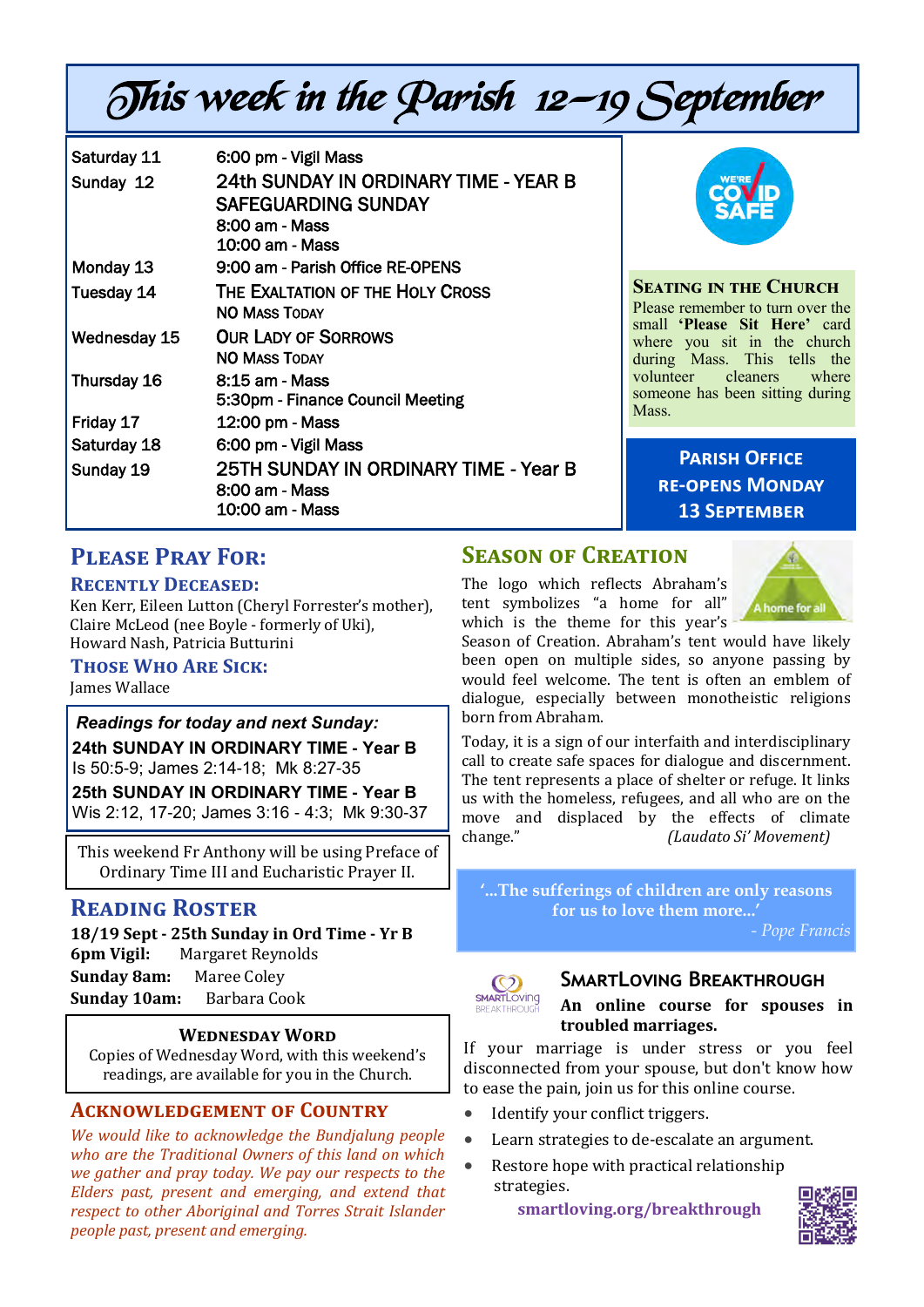# **SAFEGUARDING SUNDAY 2021**

**This weekend the Catholic Church marks Safeguarding Sunday** on which we pray for those who have been abused, their families and supporters. We recognize and apologise for the harm by priests, religious and lay people in Church settings. We recommit to practices that support survivors and make the Catholic Church and it's ministries the safest possible place for children and people at risk.

The Parish of Murwillumbah and the Diocese of Lismore's Safeguarding Team is committed to the care, wellbeing and protection of children, young people and people at risk in our community. May our message be that child protection and the dignity of every person is the responsibly of every adult.

You can find more information about Safeguarding Sunday at: www.catholic .org.au/safeguardingsunday

### **The Catholic Diocese of Lismore Safeguarding Office**

If you or a person close to you has been abused by someone working or ministering within the Diocese of Lismore, we ask you to contact us. We will listen to you respectfully; offer support and discuss options you have available to you. To contact the Safeguarding Office, please phone (02) 6621 9444 or email safeguarding@lismore.catholic.org.au















# **SAFEGUARDING SUNDAY 2021**

### **SEPTEMBER 12, 2021**

# **LISTENING TO OUR PARISH COMMUNITY**

Do you have a concern about:

• Something you have seen or heard within your parish community that has concerned you?

#### Your feedback may be about:

- Something you have experienced
- Something you have witnessed
- Something you feel needs change

*Please discuss any concerns or feedback with the Priest of your Parish.*

If your Priest needs assistance to resolve your concern or implement your feedback, he will seek advice and get back to you. ——————————————————

For other matters or assistance, you can contact: safeguarding@lismore.catholic.org.au or call (02) 6621 9444.

## **RIGHTS & RESPONSIBILITIES**

I have the right to feel safe and be protected from harm wherever I am I have the responsibility to not hurt others or treat them badly

………………………………………………………… I have the right to food, clothing and healthcare and a safe place to live I have the responsibility to respect this right many children in the world don't have the basic things like food and clean water

……………………………………………………… I have the right to a good education I have the responsibility to always do my best

……………………………………………………… I have the right to enjoy my own culture, religion and language I have the responsibility to respect other peoples' culture, religion and language

……………………………………………………… I have the right to voice my opinions respectfully I have the responsibility to respect the opinions of others